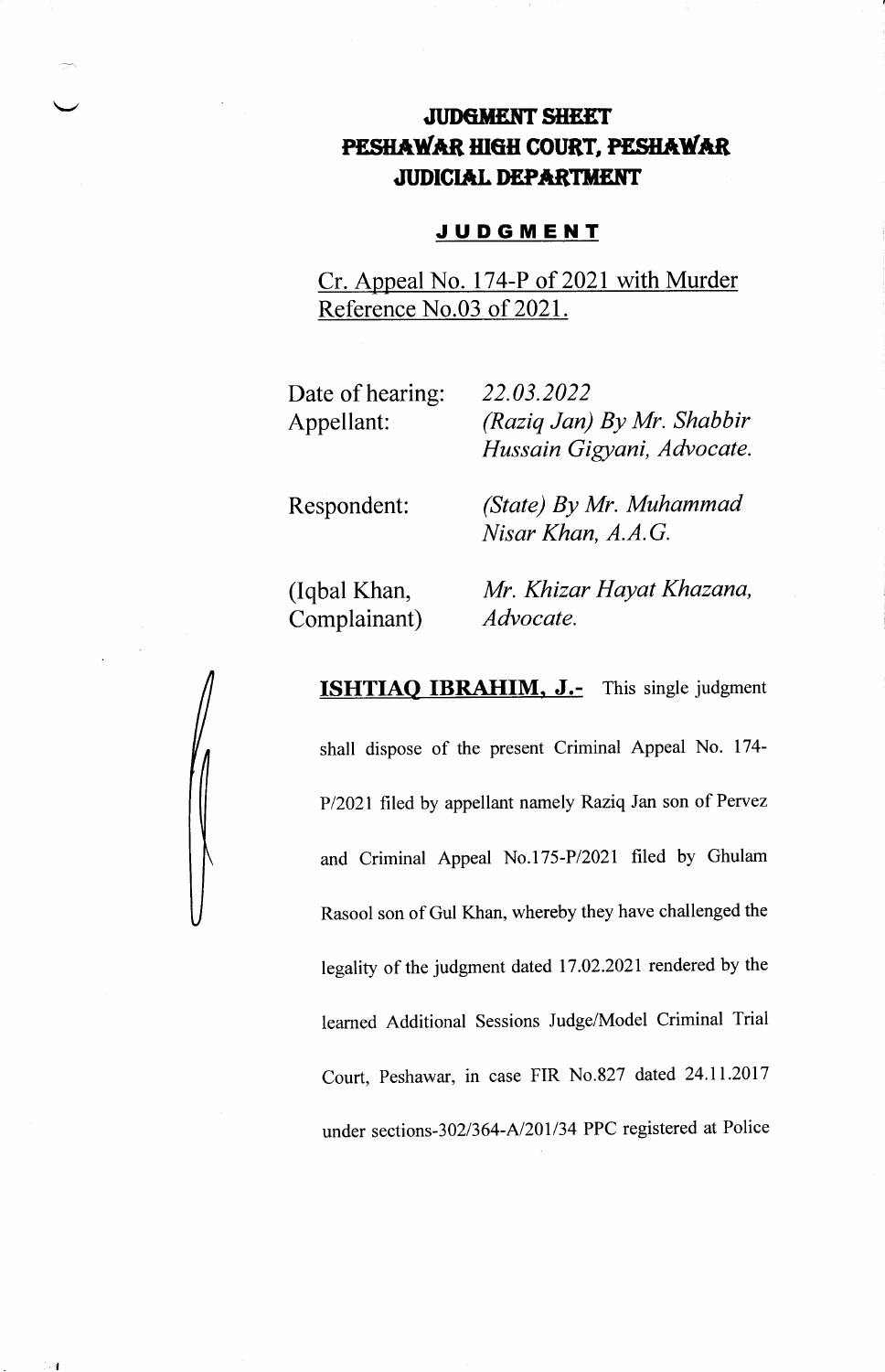Station, Sarband, District Peshawar, whereby the appellants were convicted and sentenced as under;

### Conviction and sentences of accused Raziq Jan.

- (i) Under Section 302 (b) PPC sentenced to death penalty with hanging from neck till he is dead and; to pay compensation to the tune of Rs.300,000/-, to be paid to the legal heirs of the deceased under section 544-A Cr.PC, or in default thereof shall further undergo simple imprisonment for three years.
- (ii) Under Section-364-A PPC sentenced to death penalty with hanging from neck till he is dead.
- (iii) Under Section-2Ol PPC sentenced to seven years S.I with a fine of Rs.30,000/- or in default thereof he shall further undergo simple imprisonment for 30 days. Benefit of section-382-B Cr.PC was also extended to him.

## Conviction and sentences of accused Ghulam Rasool.

(i) Under Section-20l PPC sentenced to Seven Years R.I with a fine of Rs.30,000/- or in default thereof he shall further undergo simple imprisonment for 30 days. Benefit of Section-382 (b) Cr.PC was also extended to him.

This judgment shall also dispose of Murder Reference No.03 of 2O2l sent by the learned trial Court under Section 374 Cr.P.C for confirmation of death sentence awarded to convict-appellant namely Raziq Jan.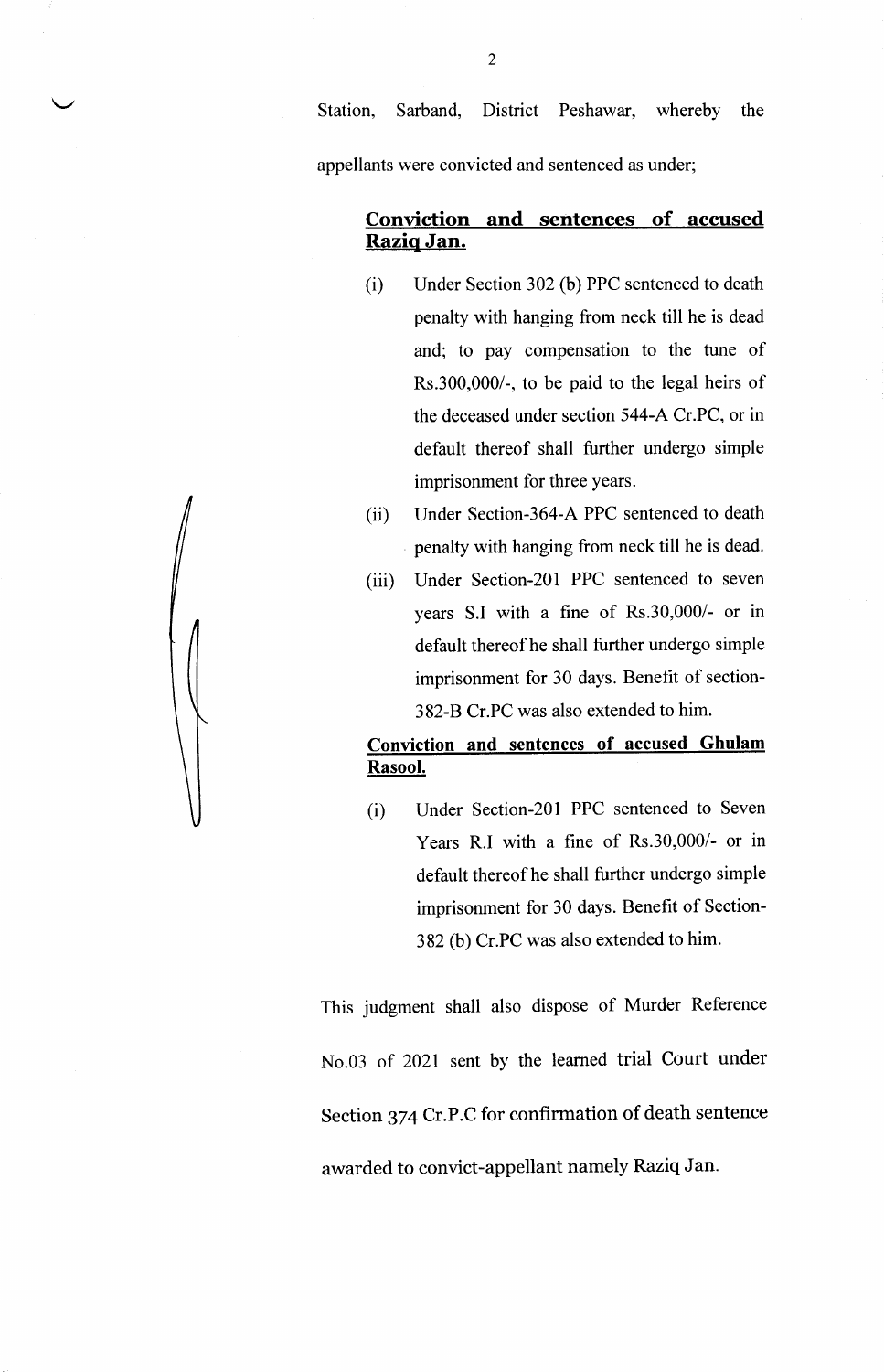2. The brief facts of the prosecution case are that on 14.11.2017 Hubaib son of Barakat Shah aged about 8/9 years went missing since 0700 hours and to this effect his paternal uncle Iqbal Khan son of Amir Zada reported the matter to the police of Police Station Sarband, which was recorded in the shape of Daily Diary No.25 dated 15.11 .2017 for the purpose of publication of matter that the minor named above did not return back to his house till 15.11.2017 and inquiry under section-156(3) Cr.PC was initiated in the matter. However, subsequently, on 24.11.2017 Iqbal Shah and Barakat Shah recorded their statements under section-164 Cr.PC before the Court of JMIC, wherein they charged accused Raziq Jan for kidnapping of the minor Hubaib for the purpose of his murder/other offence with a motive that Barakat Shah had prohibited his son Daud from keeping intimacy with the accused Raziq Jan and consequently, the present case FIR was registered against accused Raziq Jan under section-364-A PPC. When accused Raziq Jan was arrested by the Police on 24.11.2017 vide his card of arrest (EX PW 12/1) and during interrogation, he named co-accused Ghulam

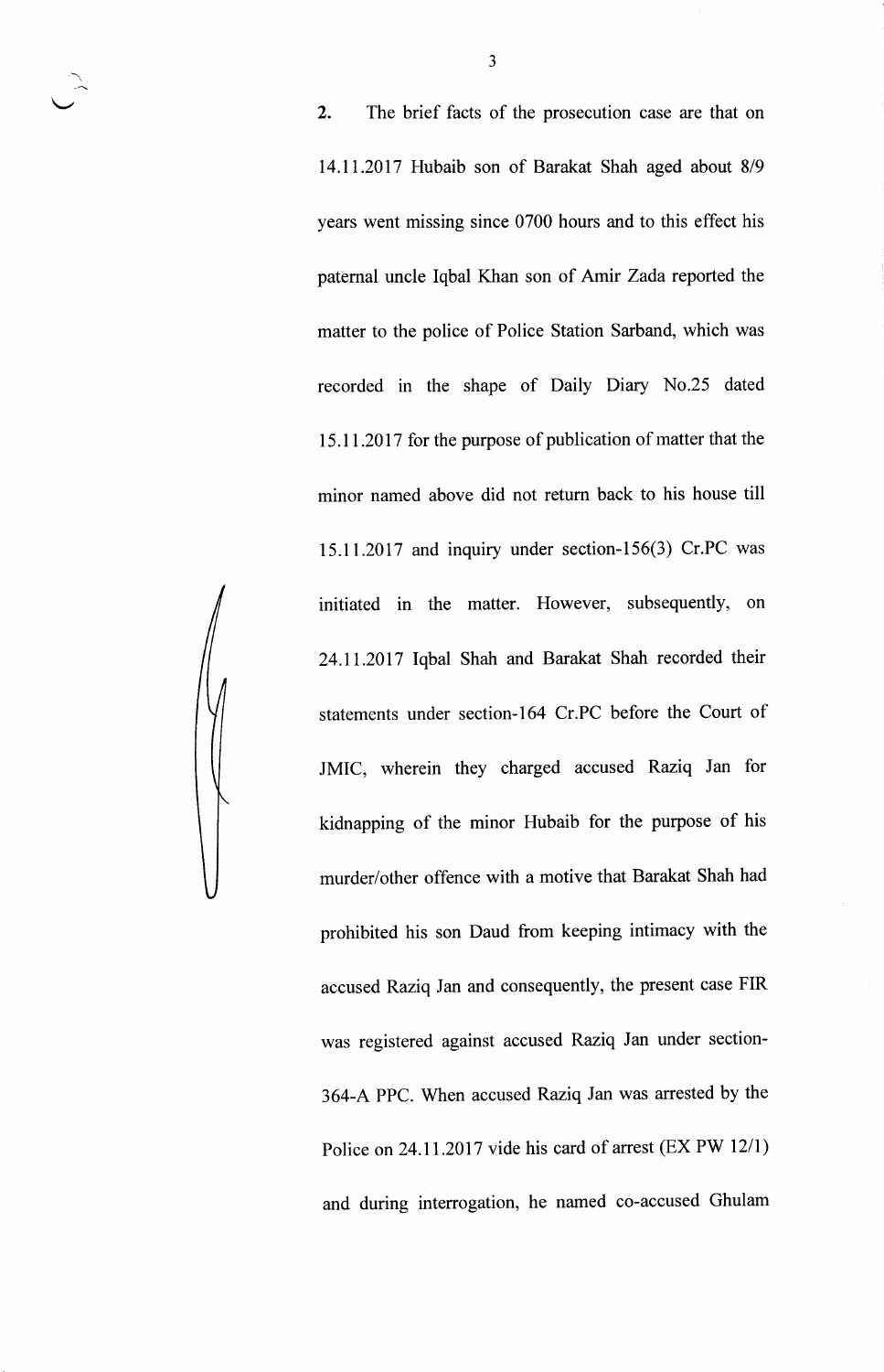Rasool and pointed out a pit/grave, where the minor Hubaib had been buried after strangulation, accordingly sections-302/201/34 PPC were added in the FIR. Accused Ghulam Rasool son of Gul Khan was arrested on 27 .11.2017 . After completion of investigation, challan was submitted before the Court. The accused were formally indicted by the trial Court for the offences, to which they pleaded not guilty and claimed trial.

4

t

 $\sqrt{2}$ 

3. The prosecution in supports of its case examined as many as thirteen witnesses.

4. On closure of prosecution evidence, the convictappellants were examined under section-342 Cr.PC, wherein they pleaded innocence and were falsely implicated in the case by the complainant. However, they neither wished to record their statements on oath within the meaning of section-340(2) Cr PC, nor opted to produce evidence in defence

5. After hearing the learned counsel for the parties, the learned trial Court vide impugned judgment dated 17.02.2021 convicted and sentenced the appellants in the manner already discussed above, hence the appellants have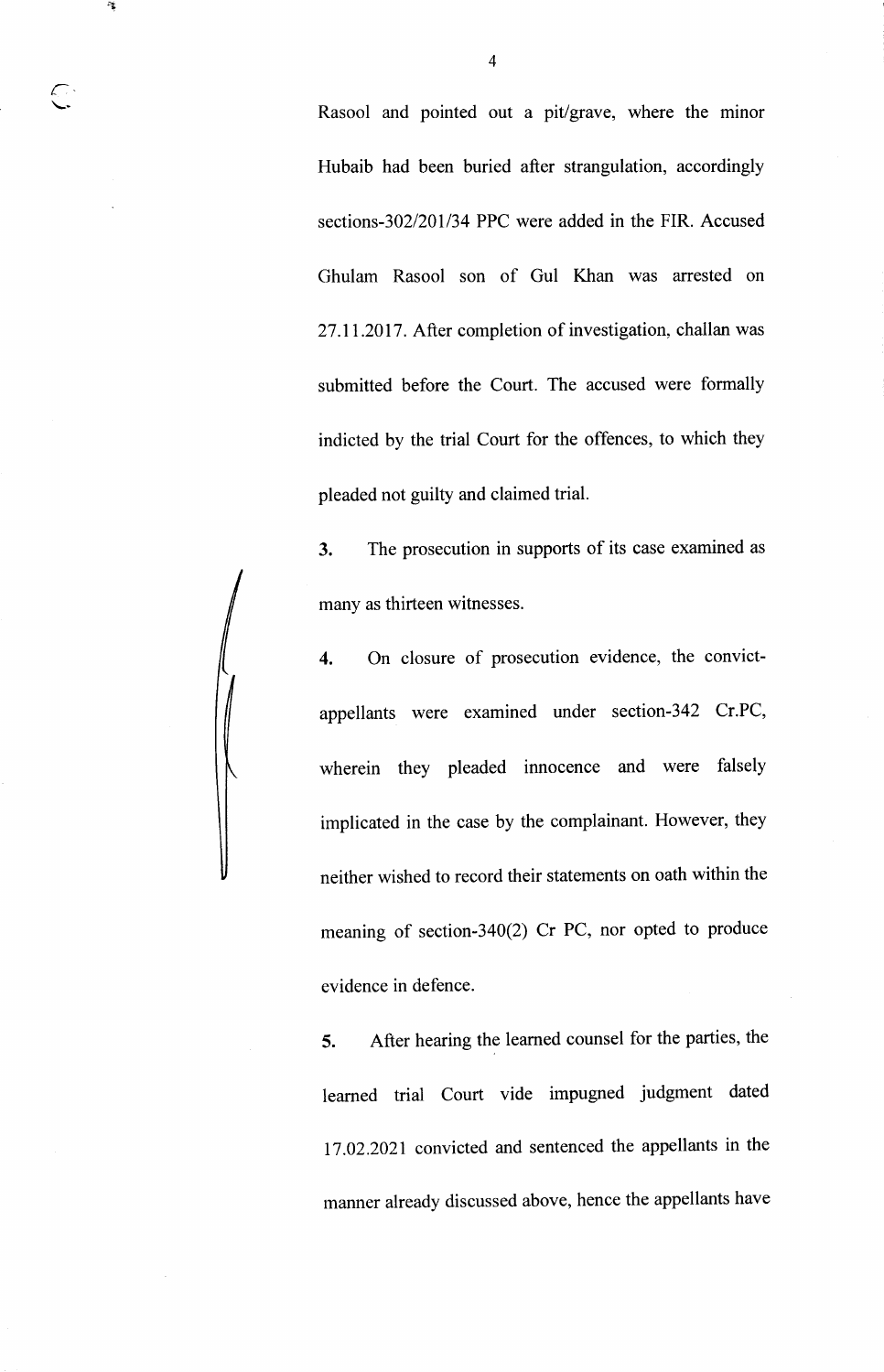filed their respective Criminal appeals cited above before this Court.

6. The learned counsel for the parties were heard and record gone through with their valuable assistance.

7. Rule of thumb could not be laid down while appraising a criminal case rather evidence of each case is to be considered by looking into facts and circumstances of that particular case. In this case admittedly direct evidence is not available with the prosecution and it rests on circumstantial evidence collected during the course of investigation. Circumstantial evidence brought on record in this case is the pointation of grave, where the dead body of the deceased Muhammad Hubaib was buried by the appollants, confessional statements of the appellants, statement of PW-5 Muhammad Daud with regard to the proof of the motive and medical evidence etc.

8. The complainant in his initial report in the shape of Daily Diary No.25 dated 15.11 .2017 has charged none for the commission of the offence, that report was made to the extent of missing of the child namely Muhammad Hubaib. Thereafter on24.11.2Ol7 statements of complainant Iqbal

r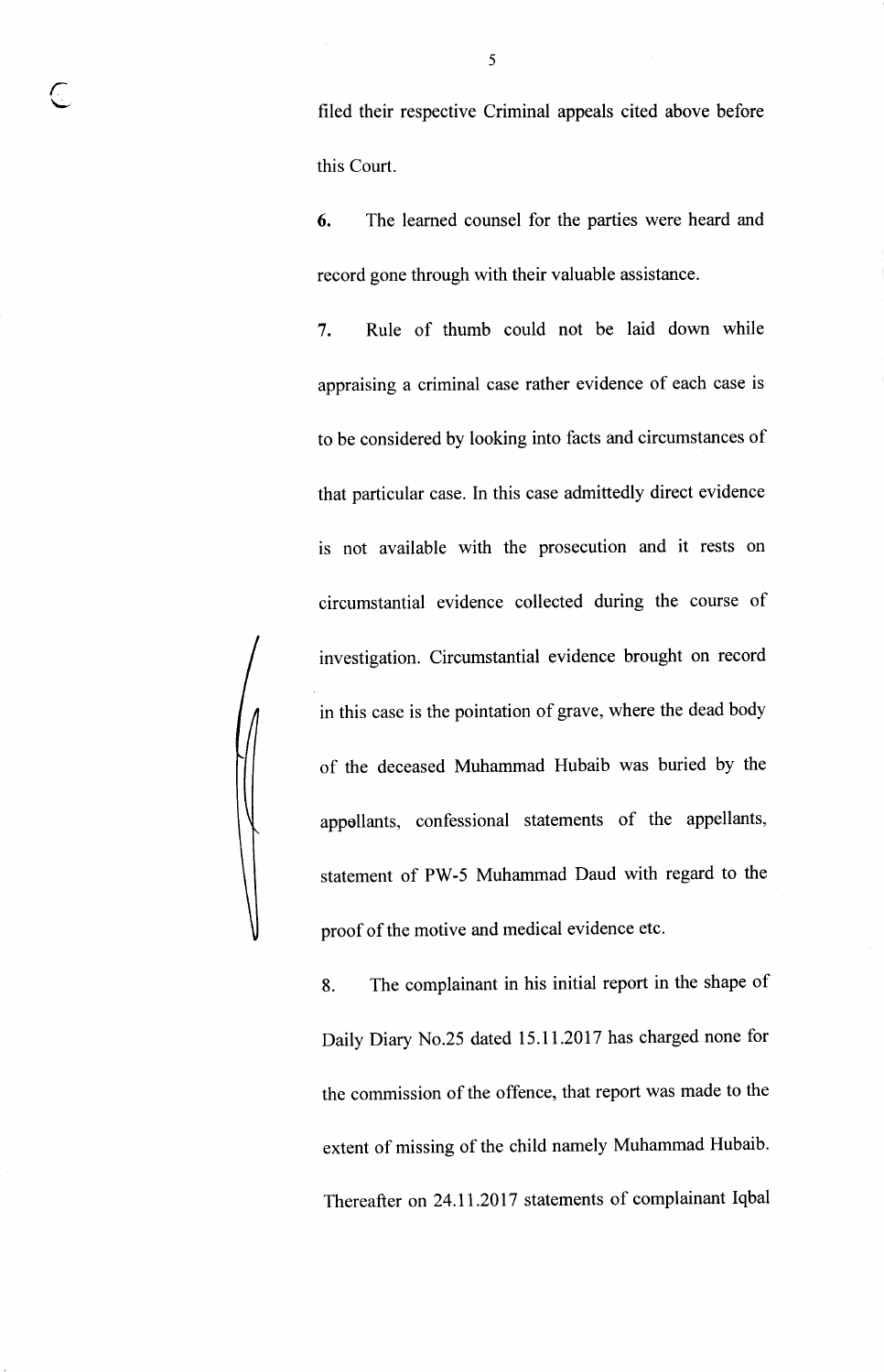Khan (PW-4) and Barakat Shah (PW-3), father of the child Muhammad Hubaib, were recorded under section 164 Cr.PC, wherein they nominated only the appellant Raziq Jan, who was arrested on the same date i.e 24.11.2017 and during the course of his interrogation, he named coappellant Ghulam Rasool, subsequently he was also arrested on 27.11.2017. On the same date, the accused disclosed that after committing the murder of Muhammad Hubaib, his dead body was buried in a graveyard situated in Sango. It is pertinent to mention here that as per recovery, pointation memo (EX PW 10/5) firstly convictappellant Raziq Jan, who deboarded from the vehicle and he led the police party to the place, where he with the help of co-appellant Ghulam Rasool had buried the dead body of the deceased and; thereafter Ghulam Rasool was deboarded from the vehicle and he also led the police party and pointed out the place of burial of the dead body of the deceased. The site plan of the place of pointation is (EX PW 13/2). It is also pertinent to mention here that the I.O has observed in the site plan (EX PW 13/2) that this is an expansive graveyard and even it is apparent from the site

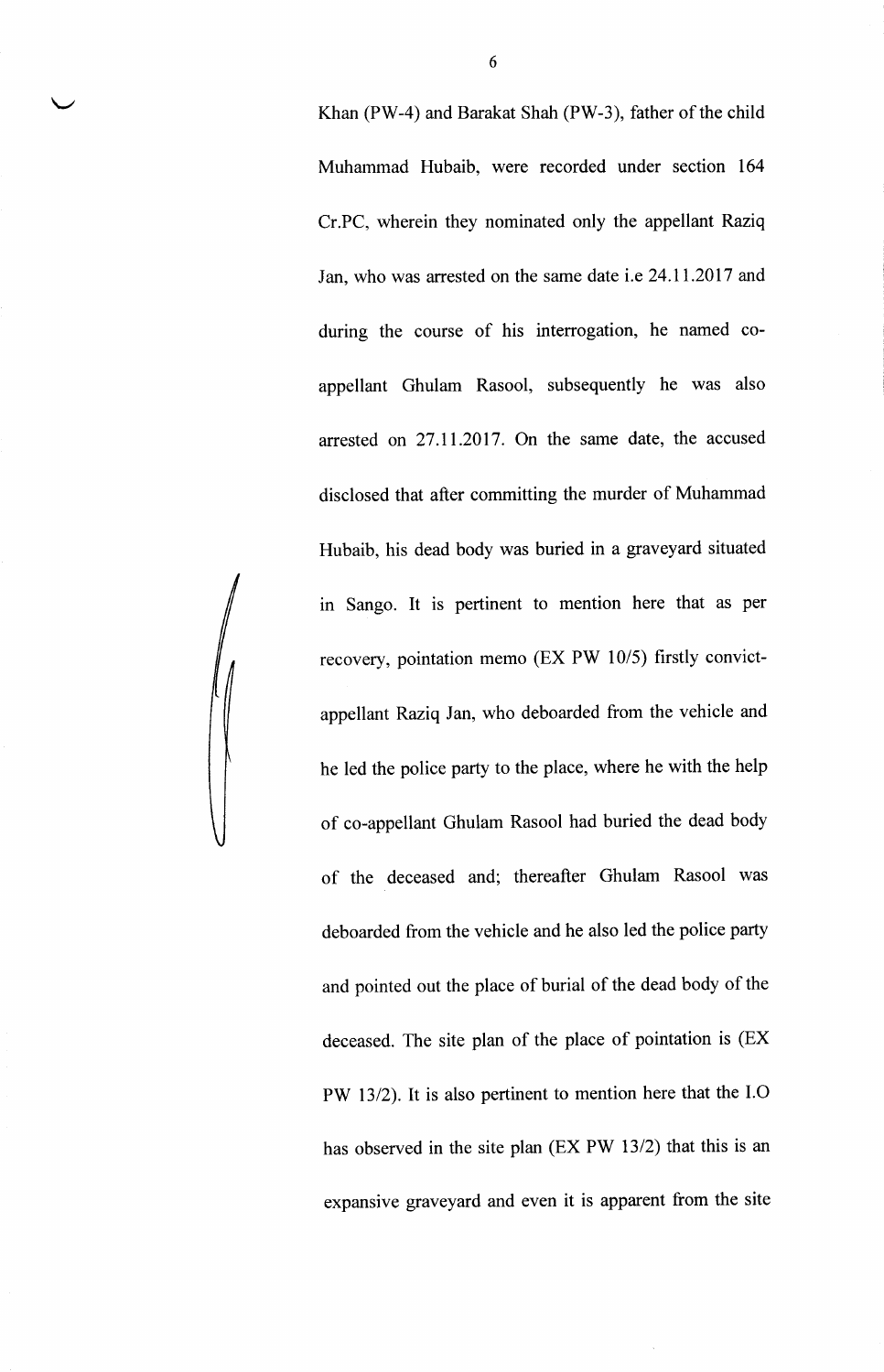plan (EX PW 13/2) that there are numerous graves in the said graveyard. It is also a matter of record that first Raziq Jan has led the police party for the pointation of the grave of the deceased and subsequently Ghulam Rasool led the police party to the same place. We will not subscribe to the contention of the learned counsel for the appellants that it was a joint pointation for the reason that there are numberless graves and firstly appellant Raziq Jan has pointed out the place of burial of the dead body of the deceased, therefore, the same is admissible to his extent under Article-40 of the Qanun-e-Shahadat Order, <sup>1984</sup> while the admissibility of the pointation memo to the extent of co-appellant Ghulam Rasool will be discussed in the subsequent paragraphs, because the pointation is not the sole evidence against the appellants before us. It is also admitted that from the date of missing of the child namely Muhammad Hubaib till the pointation, the whereabouts of the child were not known and; it was in no one's knowledge that as to whether the deceased was alive or dead. Pursuant to this pointation, on the same day, Investigating Officer vide application (EX PW 13/3)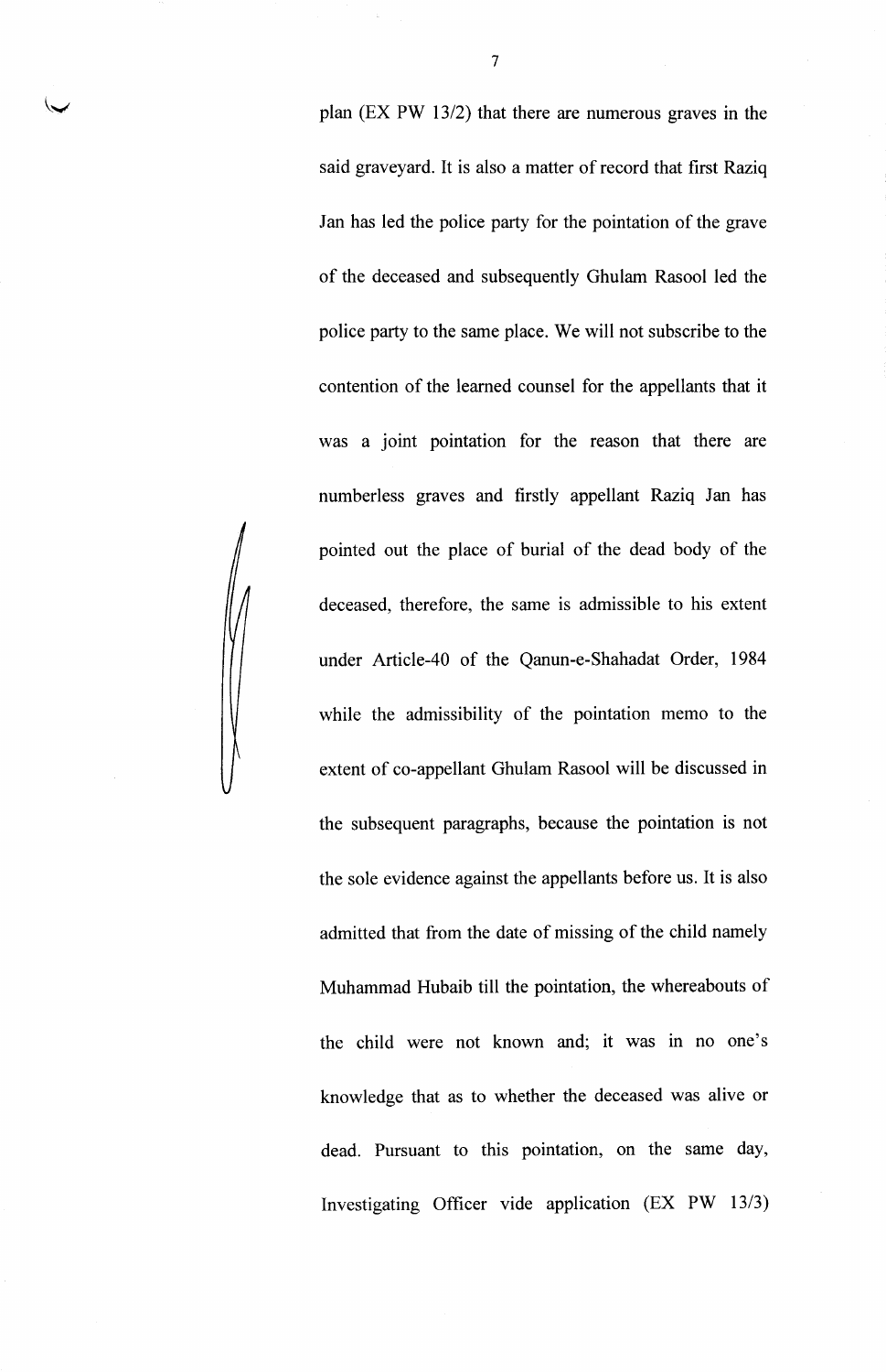addressed to the District & Sessions Judge, Peshawar, for deputing a Magistrate for exhumation of the dead body. On the very next day, exhumation proceedings were carried out by the Medical Team comprising of Dr. Anwar Ali, Dr Jawad alongwith Shaukat Khan SP Circle, Yasin Khan DSP Circle, Tehseenullah Khan SHO Sarband, Asif Khan OII and Gul Wali Khan Inspector OII PS Gulbahar under the supervision of Judicial Magistrate (PW-2).

9. We are of the firm view that the pointation of the grave and subsequently the recovery of the dead body of the deceased with particular reference to the appellant Raziq Jan has been duly proved by the prosecution by considering the attending circumstances of the case. In our view the recovery of the dead body vide exhumation memo (EX PW 2/7) from the graveyard of village Sangu by itself sufficient for basing conviction. The prosecution in order to prove the pointation memo examined two witnesses i.e Muhammad Riaz ASI (PW-10) and Liaqat Ali Inspector (PW-11). It is worth mentioning here that defence has not cross examined these PWs with particular reference to the pointation memo (EX PW 10/5) and the

8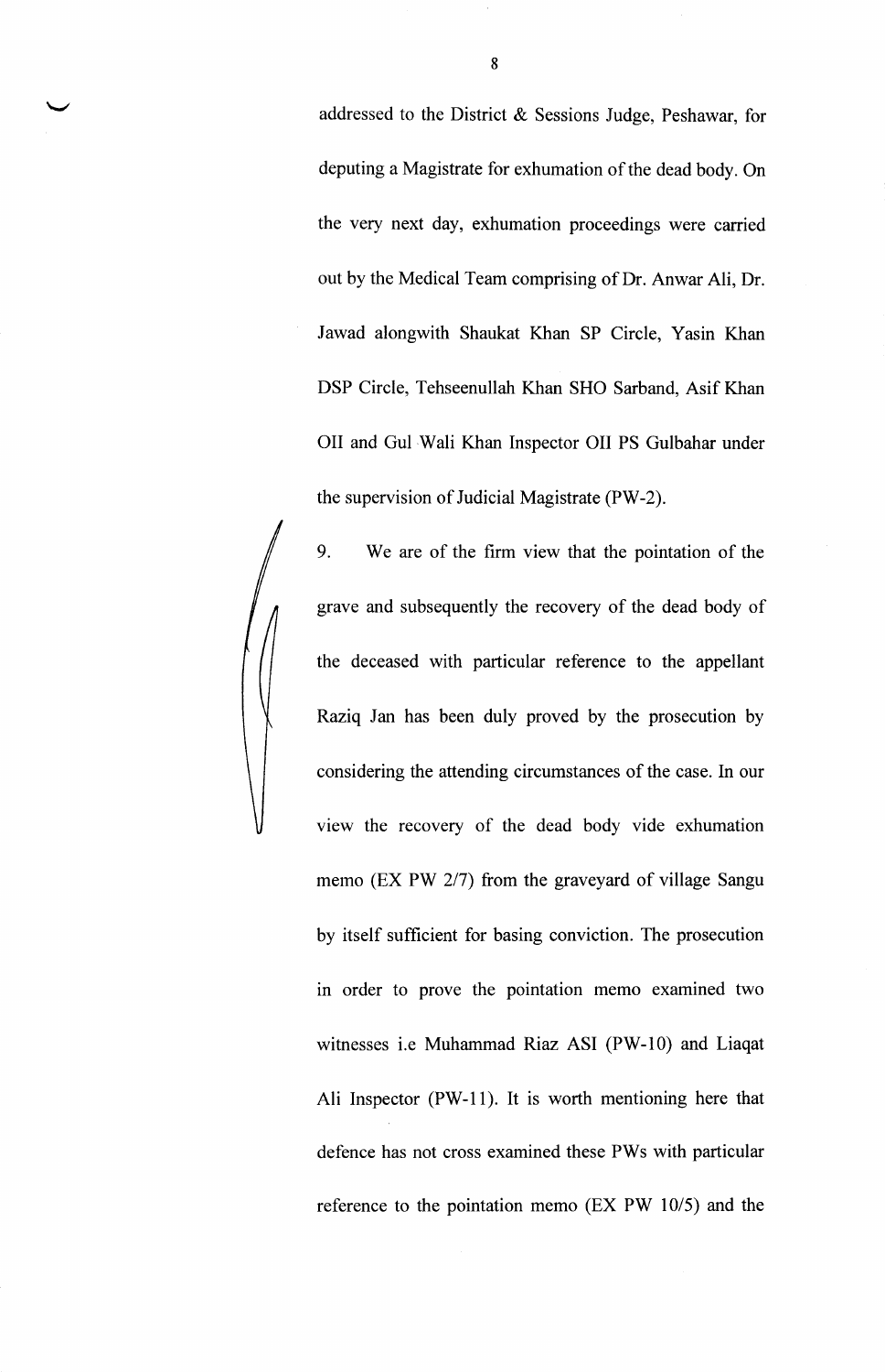same has remained un-rebutted and unchallenged. In this regard we are fortified by the judgment rendered in **Abdul** Samad's case (PLD 1964 Supreme Court-167), wherein it is held that;

> "Recovery of remains of dead body at instance of accused from a "very lonely place" four miles away. In absence of other reason for Police to go to such place, held, that accused himself led police to place ofrecovery."

Similar view was also affirmed by the Supreme Court of



wherein it is also held that;

"16. PW-ll, another independent eyewitness, also confirmed the above factum and recovery of the dead body at the instance of the appellant. Exhibit  $P-29$  was the postmortem report prepared by  $PW-16$ Dr.Om Prakash Mahayach alongwith PW-17 Dr.Sunil Kumar Kaushik and PW-18 Dr.Chander Bhan Midha. The articles which were recovered alongwith dead body, namely, wrist watch, pair of shoes, shirt, payaama and empty bag were all indentified by PW-2, the son of the deceased. In the opinion of PW-16, the postmortem doctor, the death could be a murder as well as natural. Therefore, it is not, as if based on the postmortem certificate and the version of PW-16, the offence of murder can be ruled out. Since the dead body was recovered in a

 $\downarrow$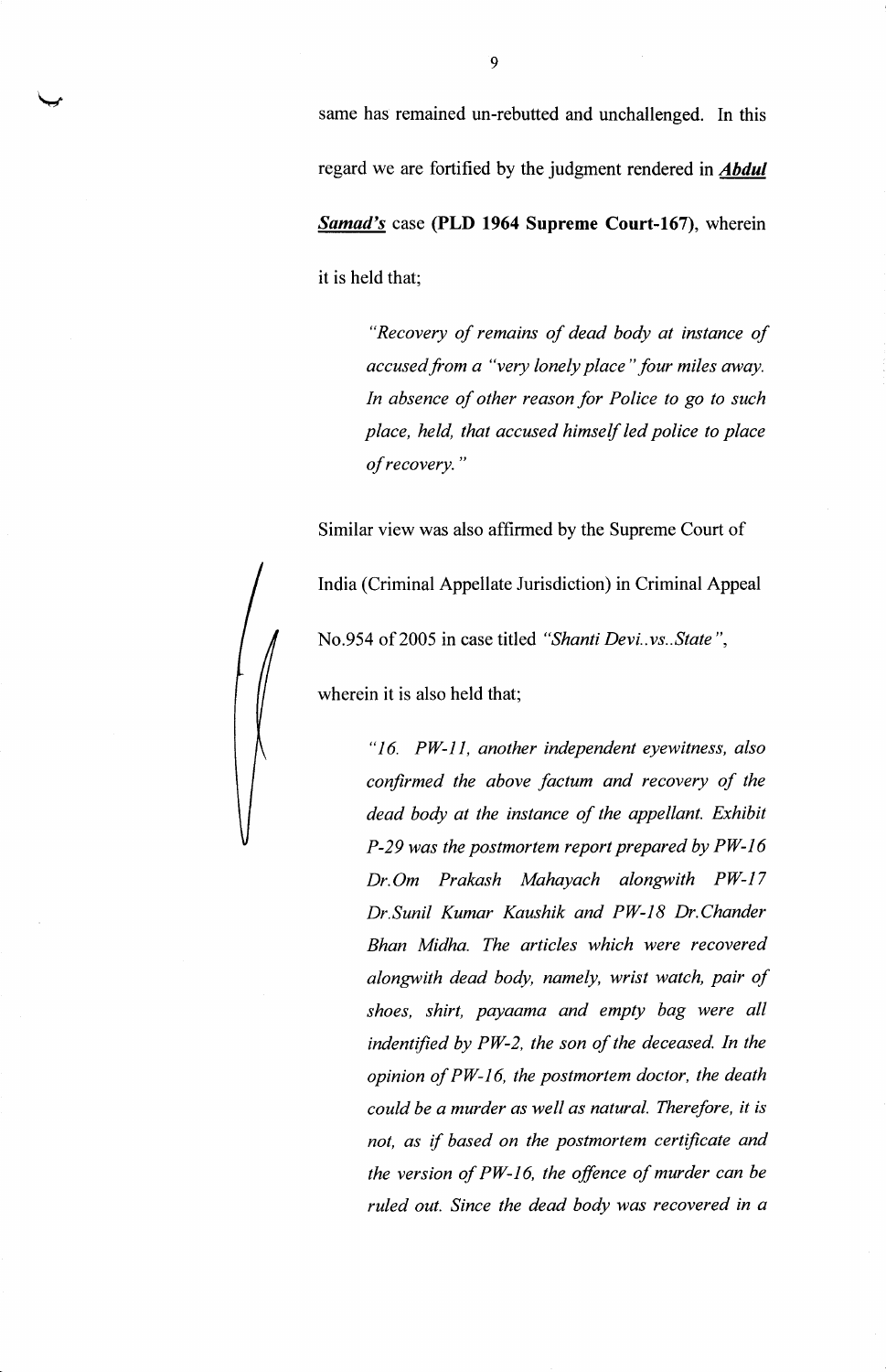decomposed state, it was quite natural that the doctor could not specifically state as to the nature of injury on the body of the deceased. ... ... The very fact that the recovery of the dead body came to be made at the instance of the appellant and that too from an adjacent place to the residence of the appellant was sufficient enough to rope in the appellant in the murder of the deceased. "

The Supreme Court of Pakistan in identical case titled Nazir Shehzad's and other reported as (2009 SCMR-

1440) held that;



V

"Appraisal of evidence. Discovery based on the information furnished by both the accused to the Investigating Officer in separate investigations, had led to the recovery of the dead body from the "Nallah"-Prior to the said information whereabouts of the dead body were not known to anyone and the same could be used against the accused under Article-40 of Qanun-e-Shahadat, 1984....Unnatural death of a IB years old boy was proved by medical evidence, whose dead body had been identified by his father after seeing the shoes, belt and trouser of the deceased....Statements of the Doctor and father of the deceased having not been challenged, it could not be said that the dead body was not identified...Abduction of the deceased for ransom had been proved through overwhelming evidence...Complainant and his wife had received telephone calls demanding ransom and threats on behalf of accused that in case ransom was not paid their sonwould be done to death....Ransom amount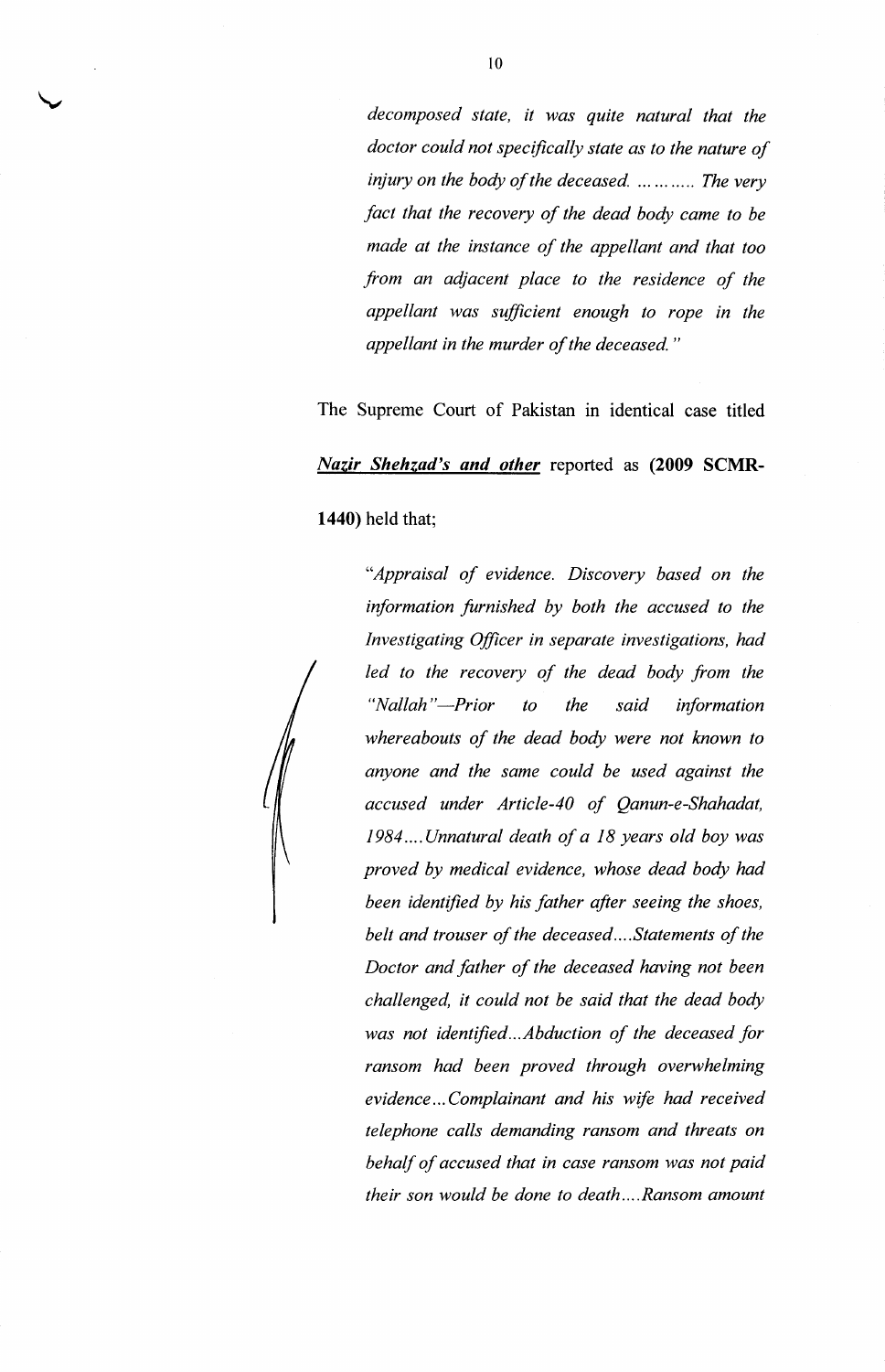delivered to accused on demand had subsequently been recovered from him after his arrest....Scooter belonging to deceased being used by accused was also recovered from them at the time of their arrest....Accused had further led to various recoveries of incriminating articles fully implicating them in the case....Accused had murdered a student young boy of 18 years for ransom and no mitigating circumstance existed in their favour. Appeals of accused were dismissed in circumstances."

10. Learned counsel for the appellants have challenged

the evidentiary value of the above mentioned recoveries and discoveries mainly on the ground that police have not associated any independent witness with the said process and posed police officials to the recovery memos in violation of section-103 Cr.PC. No doubt, attesting witnesses of the recovery memos in the present case are mostly police officials, however, it has been repeatedly held by august Supreme Court of Pakistan that police are as good as other private witnesses, therefore, their testimony could not be discarded on the ground of their status as employees of police department when otherwise they have supported the recoveries through truthful statements and no evidence is there to suggest their ill-will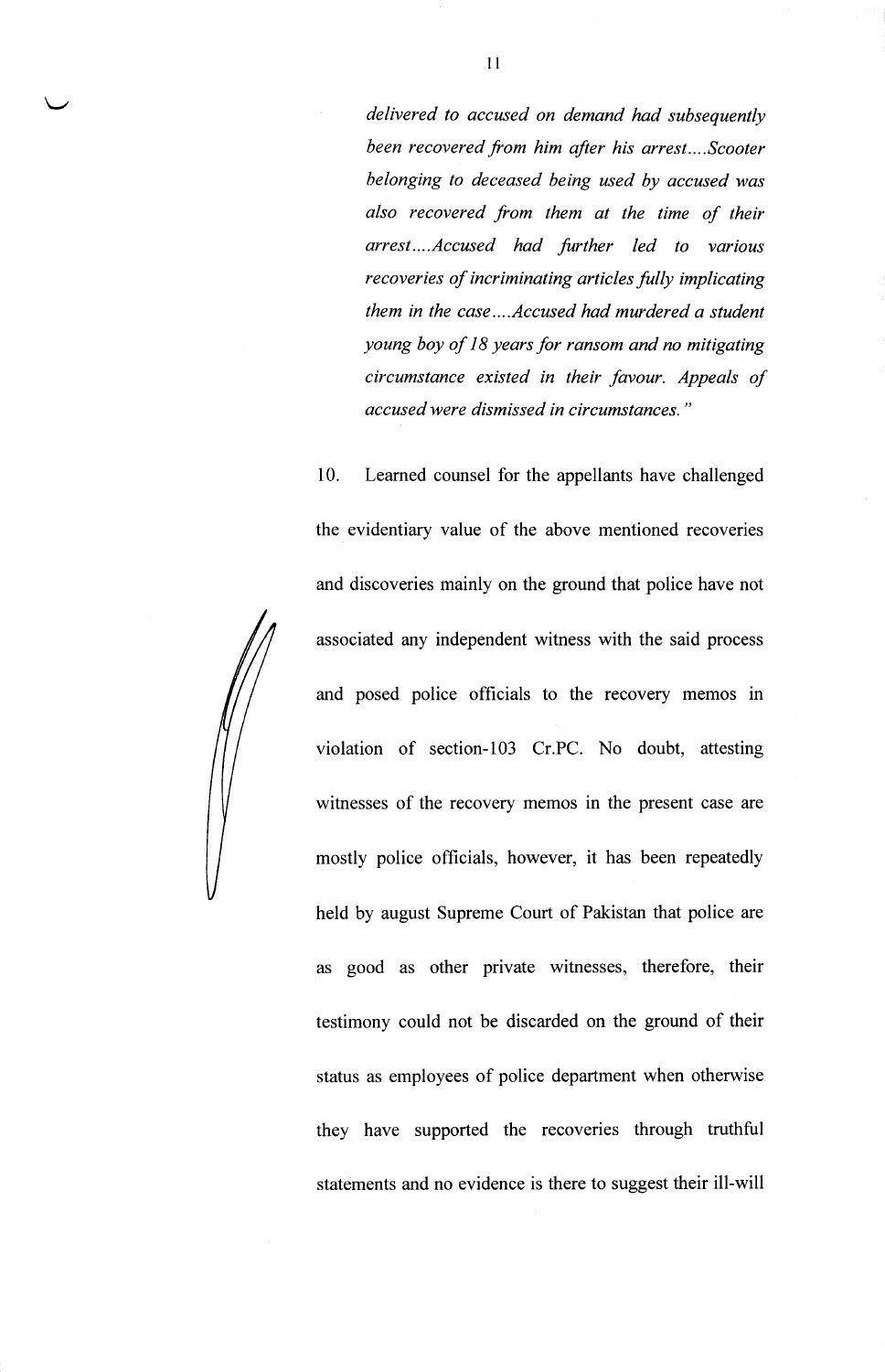towards the appellants. It is also settled principle that compliance of section-IO3 Cr.PC is necessary when search of a house or place is conducted by police for recovery of something and not in the cases when the recovery is made on pointation of accused. In this regard we would refer the judgment of Hon'ble apex Court in the case of Muhammad Akbar.vs..The State (1995 SCMR 693),

wherein it was held that;

"The objection raised by the learned counsel with regard to the violation of the provisions of section-103 Cr.PC by not joining the two respectable of the locality to witness the recovery is devoid of force. In the instant cose, neither search warrants were issued by the Magistrate for the search of the house of the petitioner nor the police had searched the house/place of its own. The petitioner himself led the police to his house and pointed the place wherefrom the gun was recovered. Section- $103$  Cr.PC would apply to a case where the police conducts search of the house/place to recover a thing for which search is to be made and not to a case where anything is to be discovered in consequence of the information given by or on the pointation of the accused. The recovery, to be made on the pointation of the accused is relevant under Article-40 of the Qanun-e-Shahadat, 1984. The association of the two respectable inhabitants of the locality is not required in a case where the accused himself leads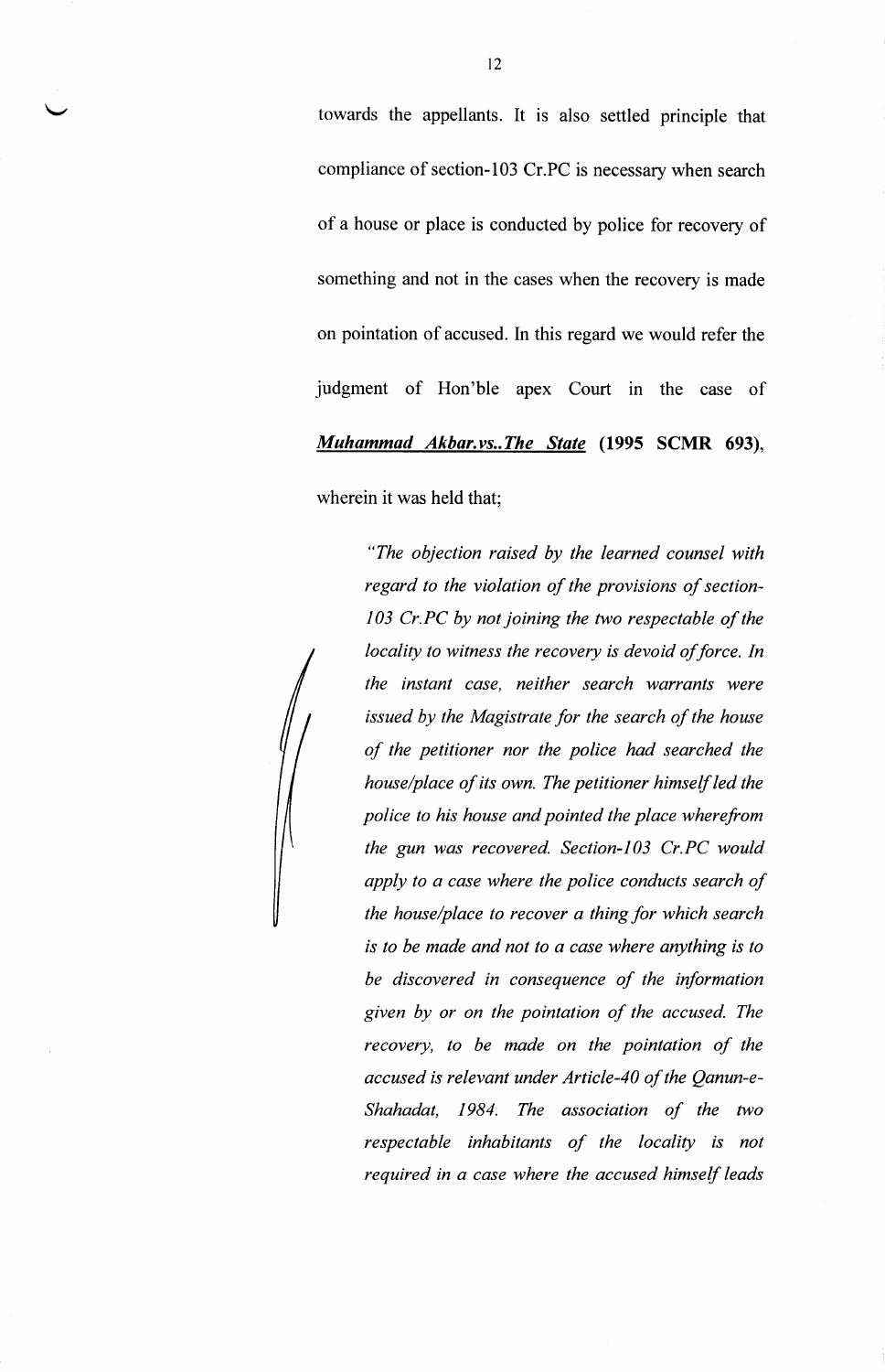the police to a particular place and the thing is recovered on his information and/or pointation."

Appellant Raziq Jan was arrested on 24.11.2017 while his confessional statement was recorded on 28.11.2017, though question No.4, which he answered in terms that he was tortured, but, again questions No. 6 & 7 were put to appellant, which reads;

> "Q.6. Do you wish to consult your relatives or lanyer? No.  $Q.7$ . Are you making the confession voluntarily? Yes. " A,  $\overline{A}$ .

The Judicial Magistrate (PW-2) who recorded the confessional statement of appellant Raziq Jan, has clarified the answer by stating that; "Answer to question No.4 in case of accused Raziq Jan is in affirmative. It is correct that question No.4 is regarding torture, force, threat and inducement given the accused for making his confessional statement. The witness volunteered that it was inadvertently mentioned yes instead of no. "

<sup>I</sup>1. The confessional statement of the appellant Raziq Jan recorded by the Judicial Magistrate, (PW-2) on 28.11.2017 while that of co-appellant Ghulam Rasool was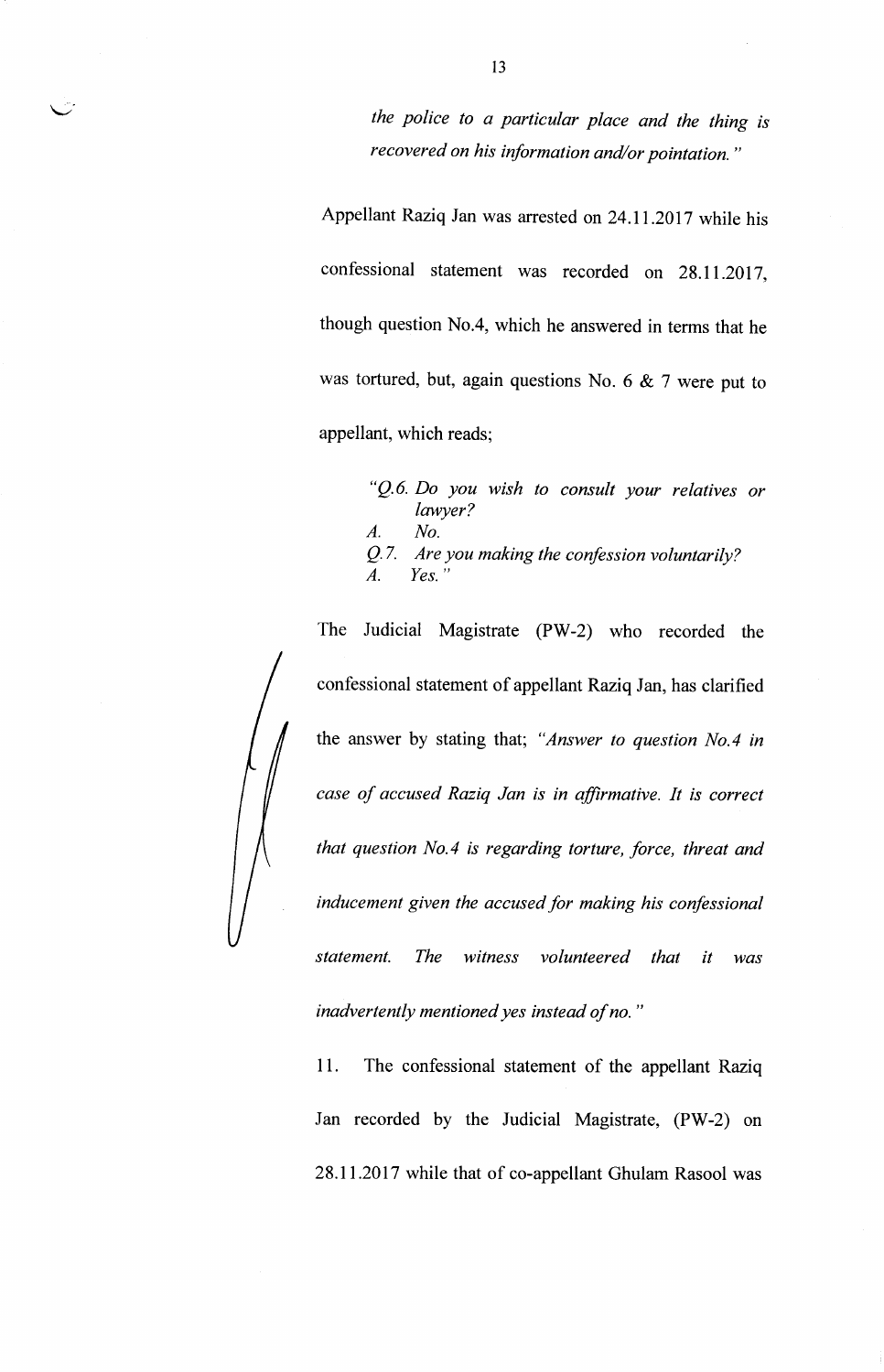recorded on 29.11.2017 respectively. The learned trial Court in para-S of the judgment has discarded the confessional statements of both the appellants. Since we are seized of an appeal and Murder Reference as well and the entire evidence led by the prosecution is to be reappraised by this Court. We do not subscribe to the view taken by the learned trial Court by discarding the confessional statements of both the appellants on the ground that the accused were handed over back to the police after recording their confessional statements. It is noteworthy here that evidence led by the prosecution is to be appraised accumulatively and not in isolation. In other words the Court has to see the impact of the entire evidence led by the prosecution for proving the charge against the appellants. No doubt that law is there that after recording the confession, if the accused is handed over to the police back to some extent affect the credibility of the confession, but, in this case the confessions recorded by the appellants are not the only evidence with the prosecution on file against them as discussed in the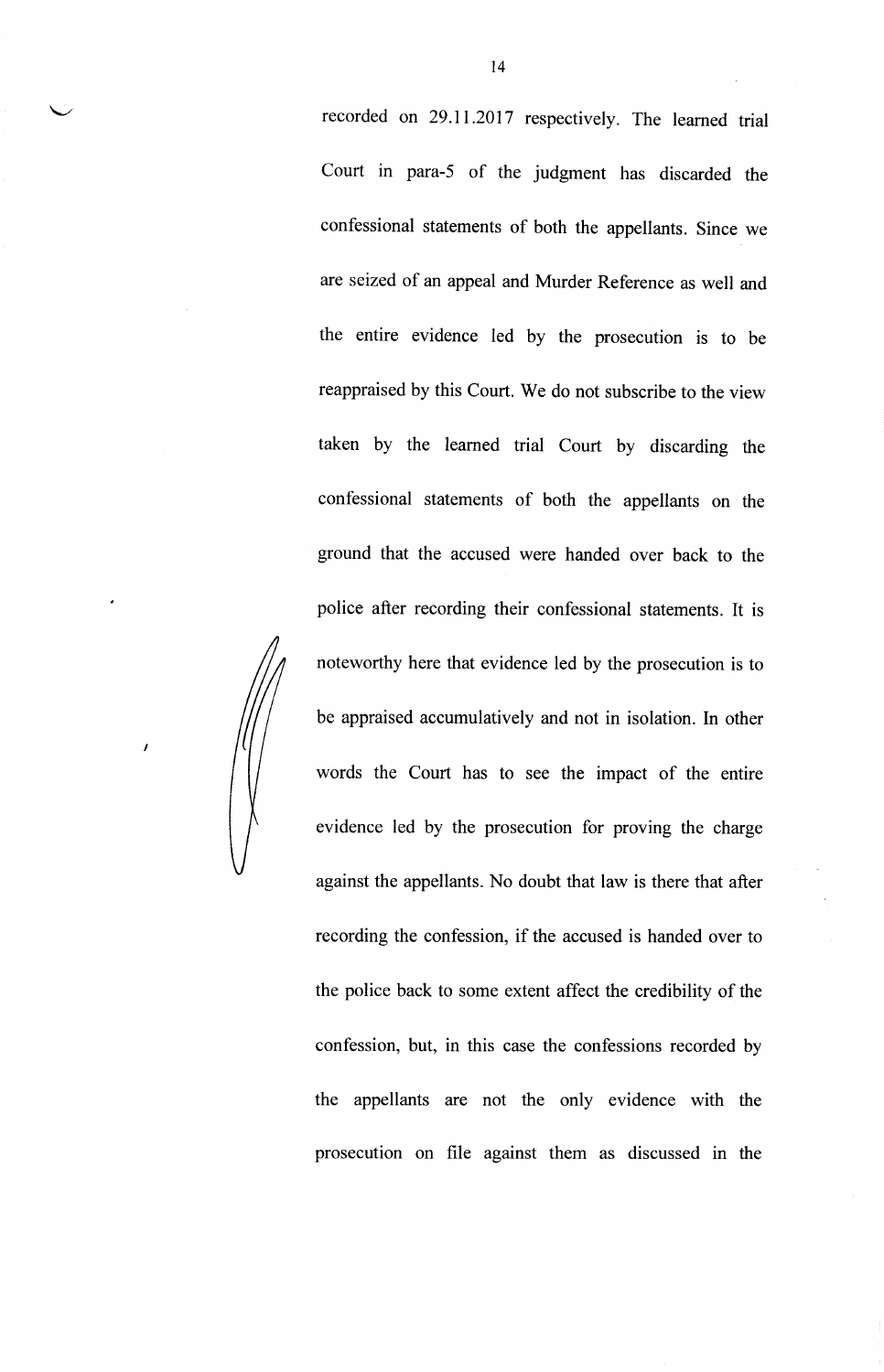preceding paragraph, the dead body was also recovered in consequence of the information provided by the appellants.

12. Mere fact that the accused was handed over to the police after recording of confession in all circumstances shall not be a ground for discarding the confessional statements, if otherwise, it rings true and voluntary. Reliance is placed upon the judgment rendered by the Hon'ble Apex Court in cases titled Muhammad Sharif..vs..The State (1969 SCMR-521), wherein it is held that;

 $\checkmark$ 

"If, as suggested, the appellant had for some reason been under the impression at the time of making the confession that he would be taken as an approver, he could not have forgotten to mention it when explaining why he had made the statement. Judging from the notes made by  $PW-44$  regarding his examination of the appellant before recording his confession to which reference has already been made we have no reason to doubt his evidence that he satisfied himself that the confession was being made voluntarily. As regards the remanding of the appellant to the police custody, the Magistrate did so for the purpose of further investigation. The mere fact that the appellant was remanded to the police custody cannot be taken as proof that the confession was not made voluntarily. "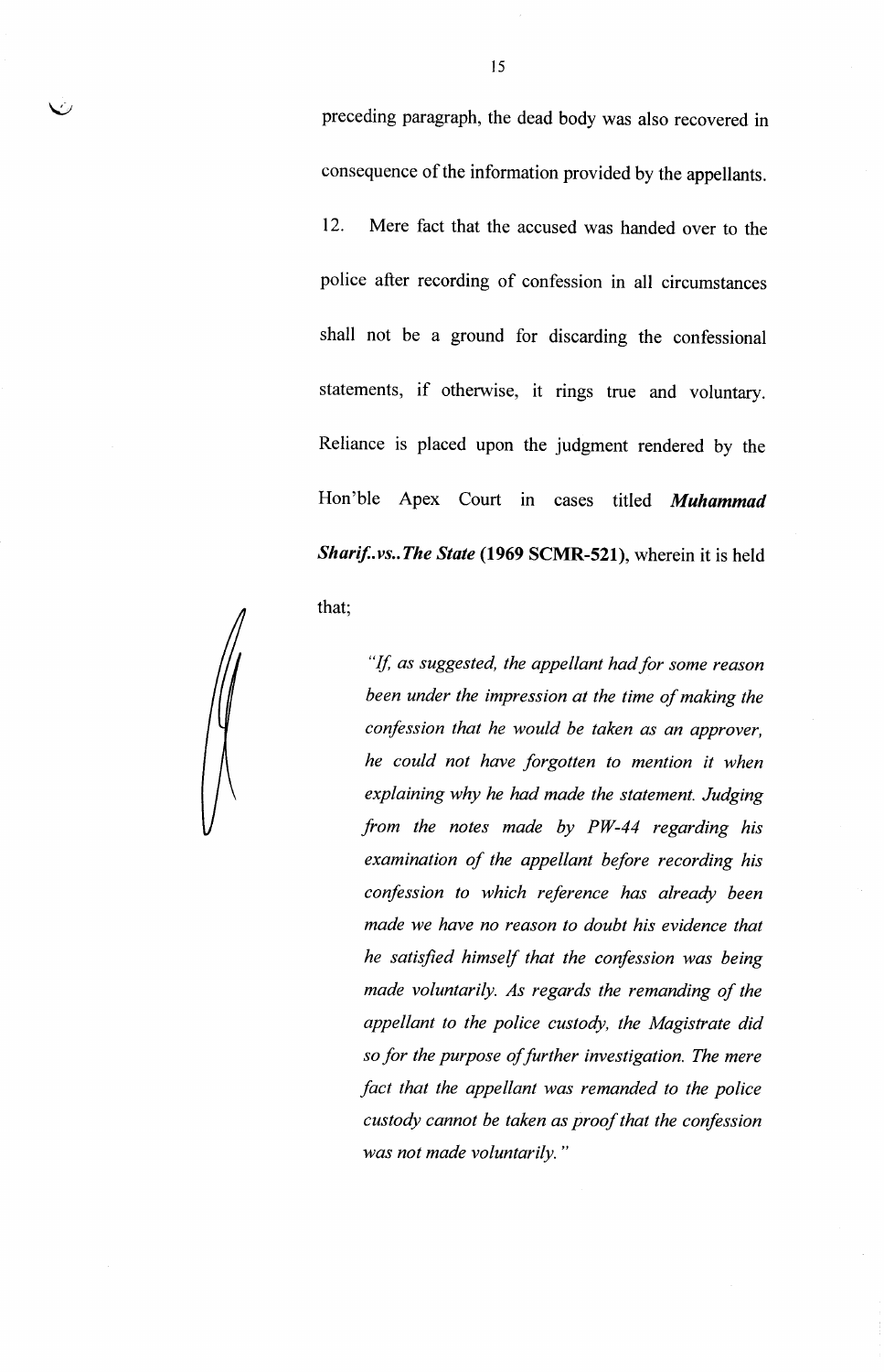13. The confession of the appellant Raziq Jan is supported by Medical evidence that the deceased was strangulated. Dr. Faqir Ullah (PW-9) also opined that the deceased died due to asphyxia due to ligature strangulation. Furthermore, he put the dead body of deceased in a sack and admittedly the dead body was recovered after recoding the confessional statement of the appellant Raziq Jan and that was packed in a sack and this fact has also been verified by the doctor (PW-9) that the dead body was wrapped in a plastic bag; that the body was putrefied and was emitting foul smell and that the body was lying in a position with flexed upper and lower limbs Even if there are certain omissions, errors or irregularities, assuming for a while that the confession of the appellant Raziq Jan was not voluntary, even then, the recovery of dead body of the deceased is supported by the confessional statement of co-appellant Ghulam Rasool, which in our view is sufficient for adjudging the appellant Raziq Jan guilty. Furthermore, the I.O has also took into possession motorcycle bearing registration No.LEP-3930-Hero 70CC red in colour vide recovery memo (EX PW 10/3) upon

v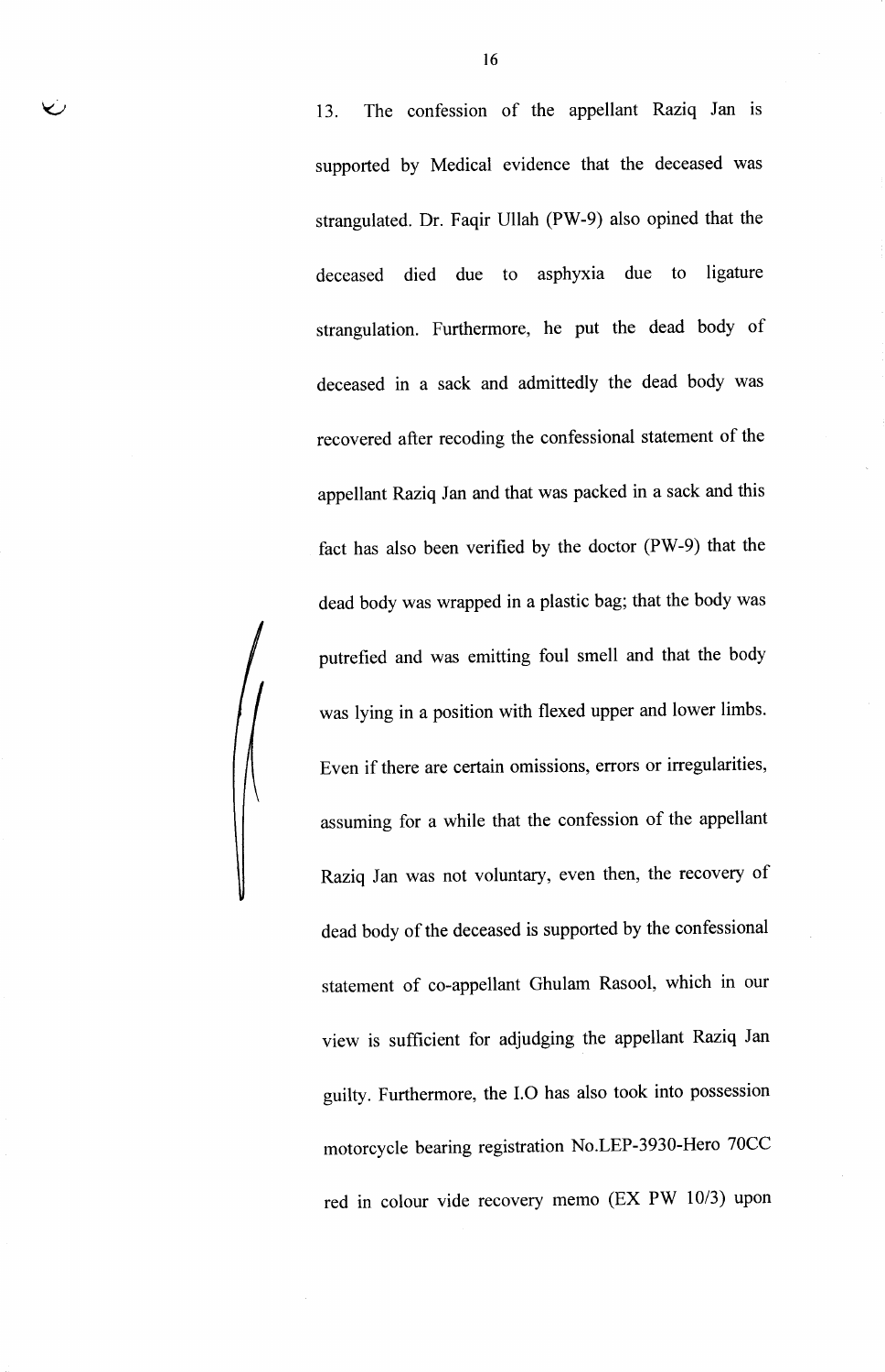which appellant Raziq Jan took the dead body of deceased Hubaib after strangulation after appellant Ghulam Rasool for burial and both the appellants in their confessional statements have admitted this fact.

14. The contention of the leamed counsel that the dead body of the deceased was putrefied and decomposed and this possibility could not be ruled out that the body was not of the deceased Hubaib. Fazal Shah (PW-6) identified the dead body of the deceased Hubaib before the doctor at KMC, Peshawar, and after P.M examination, the dead body was handed over to them. Shah Zali (PW-7) deposed that he escorted the dead body of the deceased to the KMC for P.M examination; that after P.M examination dead body of the deceased was handed over to the legal heirs of the deceased and both of them have not been cross examined by the defence, so the corpus delicti has been duly proved by the prosecution.

15. Now adverting to the confession of co-appellant Ghulam Rasool, who was arrested on 27.11.2017, his confessional statement was recorded on 29.11.2017, wherein he has narrated the entire episode that how the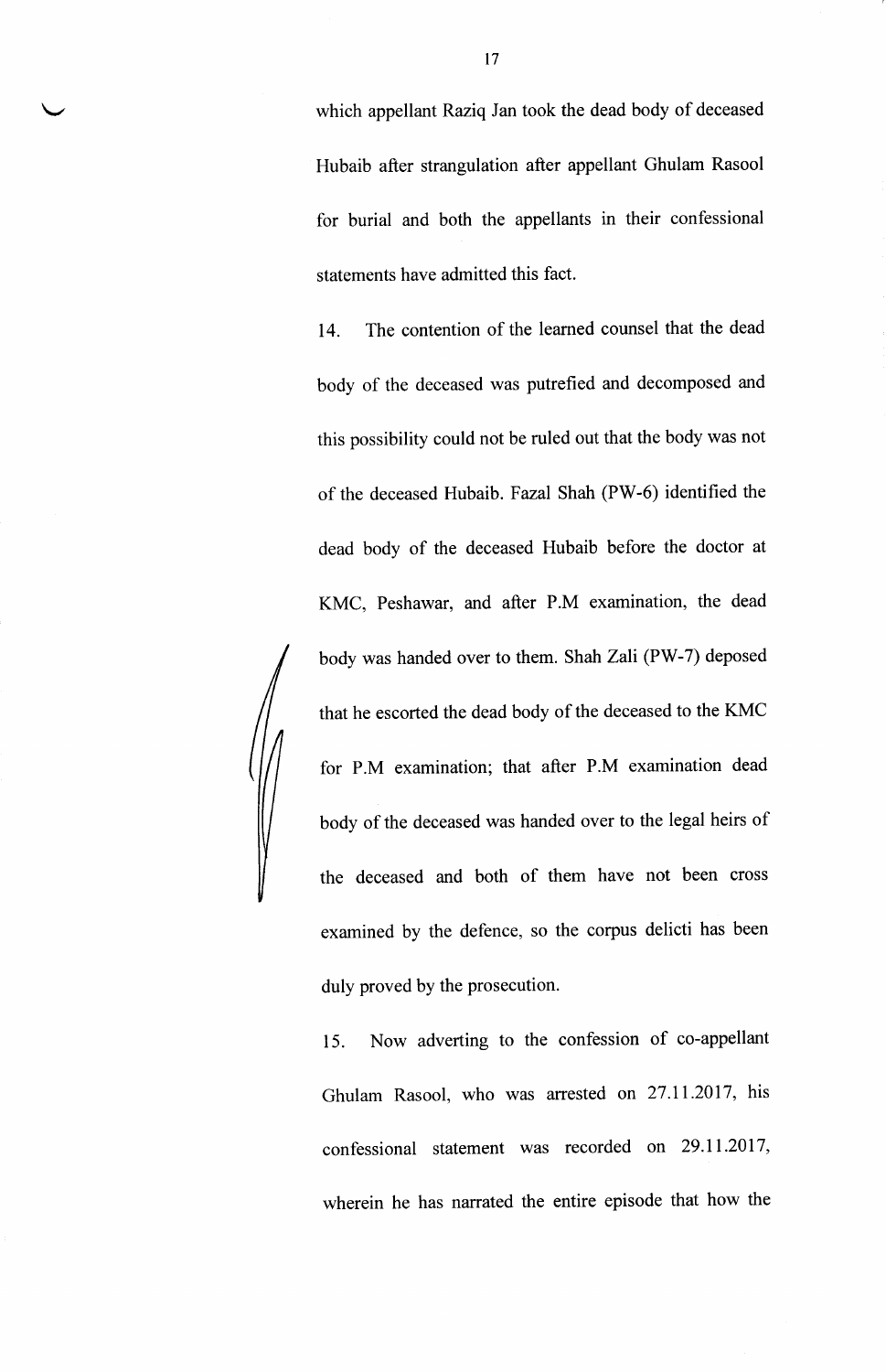dead body of the deceased was brought to him by coaccused Raziq Jan and where the same was buried. His confession has been duly proved through the statement of leamed Judicial Magistrate (PW-2) who categorically stated that appellant has admitted his role and the role of co-appellant in the commission of offence, again it is reiterated that mere fact that he was handed over back to the police after recording his confessional statement to the Naib Court of the Court cannot be considered as a sole ground for rendering the confessional statement inadmissible. We are of the firm view that confesslon alone is sufficient for basing conviction, if the same is found to be voluntary and true. Reliance in this regard is placed upon the judgment rendered by the Hon'ble Apex Court in case titled Khan Muhammad and others..vs..The

#### State (1999 SCMR-1818).

Even on circumstantial evidence conviction can be based and in this regard reliance is placed upon the judgment rendered by the Hon'ble Apex Court in case titled **Sheraz Tufail..vs..The State (2007 SCMR-518)**, wherein it is held that;

l8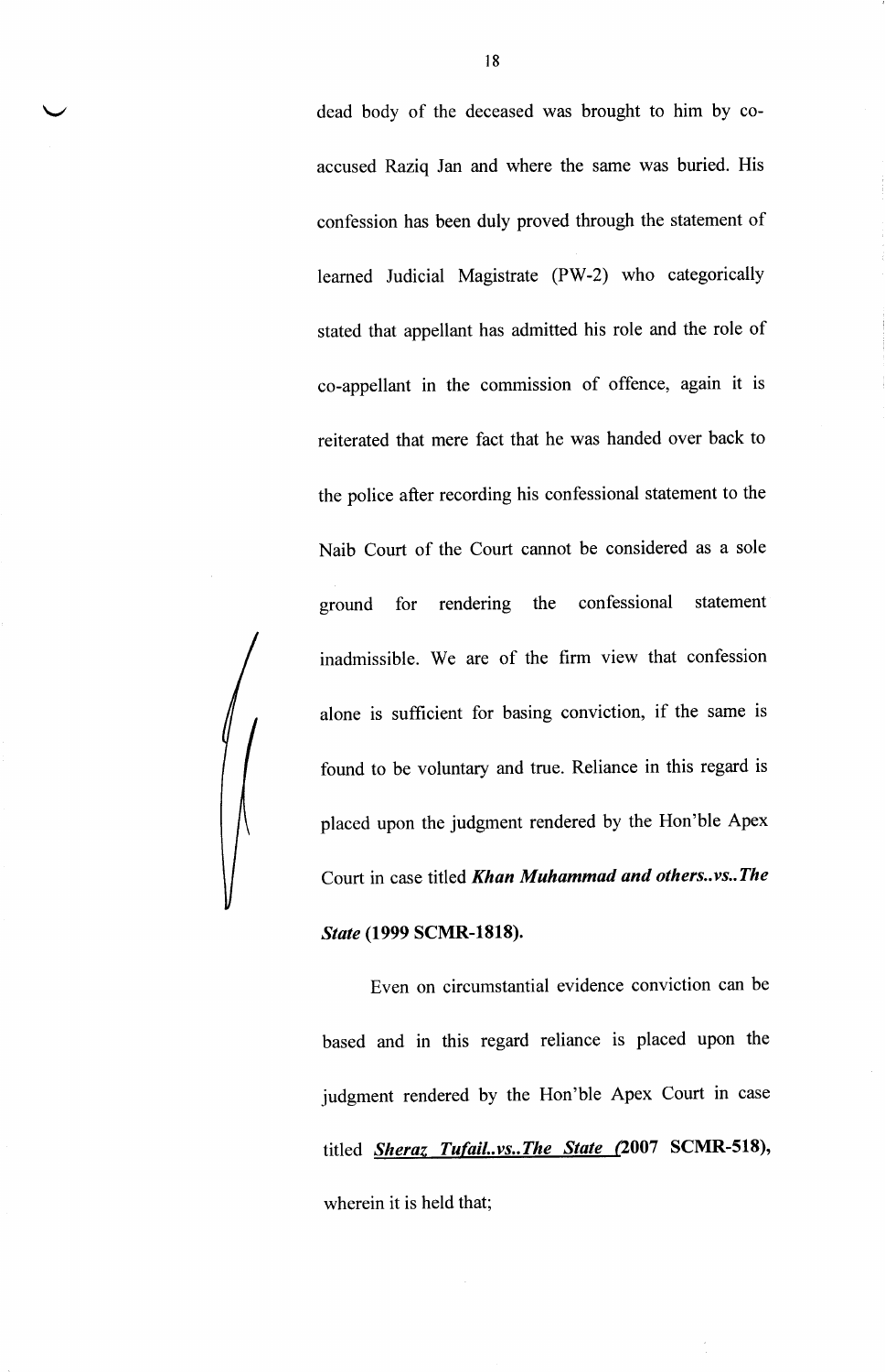"Accused was convicted after trial and sentenced to imprisonment for life, which was maintained by Federal Shariat Court...Plea raised by accused was that both the courts had wrongly convicted him on the basis of circumstantial evidence produced by prosecution in shape of extra-judicial confession....Validity....Both the Courts below had given finding that accused had made confessional statement voluntarily before his own nearest relative who appeared as prosecution witness....Confession of accused was also corroborated with other piece of evidence recovered during investigation...Conviction could be awarded on the basis of circumstantial evidence alone....Both the Courts below had convicted and sentenced the accused after proper appreciation of evidence on record... Concurrent conclusions arrived at by Courts below could not be interfered by Supreme Court in exercise of jurisdiction under Article-213-  $F(2-B)$  of the Constitution. ... Supreme Court declined to interfere with the conviction and sentence awarded by both the Courts below....Leave to appeal was refused."

Now coming to the question of conviction and sentence of appellant Raziq Jan under section-364-A PPC, it is admitted on record that both the parties are neighbors and are residing in one and the same Mohallah and even as per prosecution, the murder of minor Hubaib has taken place inside the Bhaittak of the house of appellant Raziq Jan, which is situated in same proximity, therefore,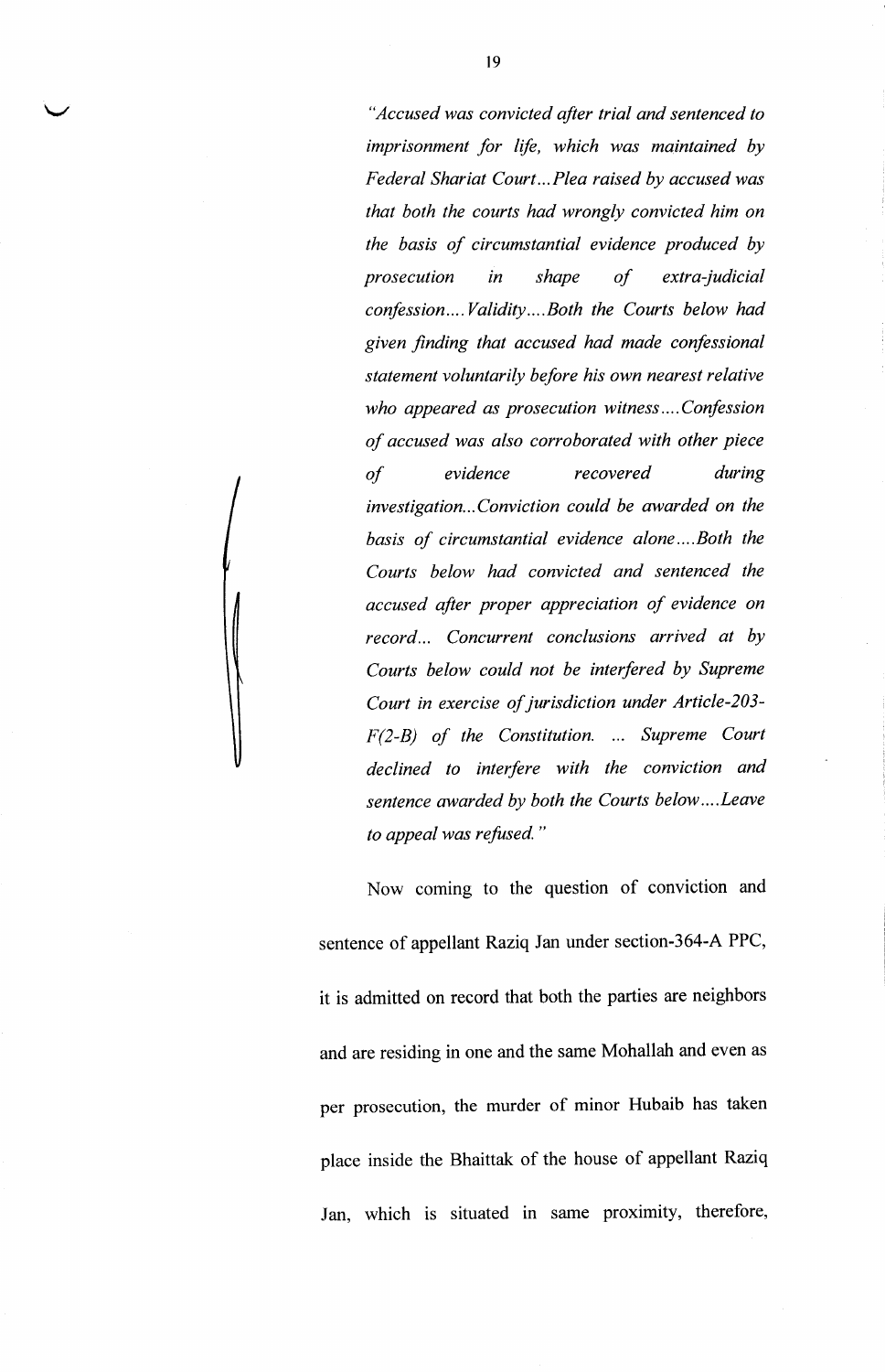question of abduction would not arise in the circumstances of the case. In this regard we are fortified by the judgment rendered by the Hon'ble Apex Court in case titled "Shams Saeed Ahmad Khan..vs..Shafaullah and another" (1985 SCMR-1822) and "Muhammad Akhtar..vs..Muhammad Shafique and another" (1986 SCMR-533). Appellant Raziq Jan was also convicted and sentenced under section-201 PPC, as he is also charged for the murder of the deceased and has been adjudged guilty by this Court, therefore, his conviction under section-20l PPC is not sustainable. Therefore, the charges under section-364-A and under section-201 PPC against appellant Raziq Jan are set aside and he is acquitted u/s-364-A and section-201 PPC

Keeping in view the above discussion, the charge under section-302(b) PPC against appellant Raziq Jan has been duly proved by the prosecution and the appellant Raziq Jan has rightly been convicted and sentenced by the learned trial Court under section 302(b) PPC by awarding death sentence to him and nothing is available on record, which could justify the reduction of sentence or the same